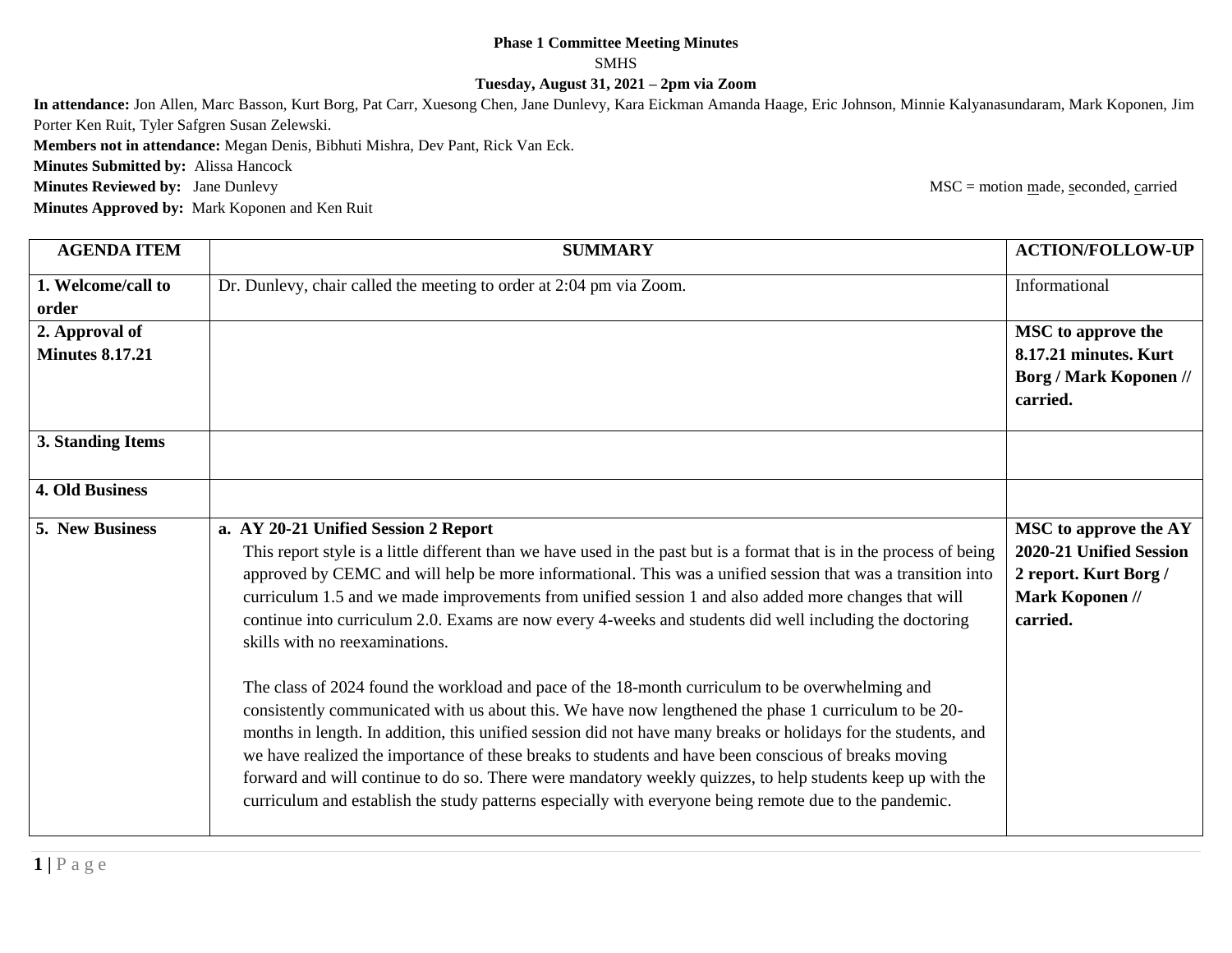|                                            | The Likert scale for the end of unit shows the areas of low satisfaction from students and immunology<br>improved this year, which we think is attributed to having one faculty member deliver most of the content and<br>the consistency that brings. Students also reported that they found it frustrating when lectures would go over<br>time, especially when they went over seven minutes long and the recording cut them off, and we do recognize<br>the frustration and are continually working with faculty to reduce the amount that this occurs. Also the limited<br>in-person activities and increase of screen time we recognize as a challenge but nothing we could do with the<br>pandemic. The changing rooms for the anatomy lab was a bit of an issue with the limited number of people<br>allowed in the changing rooms. Suggested that if the groups were a little more equal for the female/male ratio<br>it might not be an issue. Goals are to have more breaks between units and after exams and also within the day. |                                                                                                                            |
|--------------------------------------------|----------------------------------------------------------------------------------------------------------------------------------------------------------------------------------------------------------------------------------------------------------------------------------------------------------------------------------------------------------------------------------------------------------------------------------------------------------------------------------------------------------------------------------------------------------------------------------------------------------------------------------------------------------------------------------------------------------------------------------------------------------------------------------------------------------------------------------------------------------------------------------------------------------------------------------------------------------------------------------------------------------------------------------------------|----------------------------------------------------------------------------------------------------------------------------|
| their time allotment.<br>might be helpful. | We are also working on the Aperio software for histology labs and working with lectures with not going over<br>Suggested that the dates of the unit be added to the report including the broad topics that were covered also<br>b. Phase 1 elective Proposal - REMS 1 January 2-week                                                                                                                                                                                                                                                                                                                                                                                                                                                                                                                                                                                                                                                                                                                                                         | MSC to approve the                                                                                                         |
|                                            | The length of this elective needed to be split into two sections because we cannot have a course that overlaps                                                                                                                                                                                                                                                                                                                                                                                                                                                                                                                                                                                                                                                                                                                                                                                                                                                                                                                               | <b>REMS 1 elective edits.</b>                                                                                              |
|                                            | trimester or academic years for financial aid purposes. There were also some additional changes in wording for                                                                                                                                                                                                                                                                                                                                                                                                                                                                                                                                                                                                                                                                                                                                                                                                                                                                                                                               | Amanda Haage / Kurt                                                                                                        |
|                                            | grading, and the recorded materials that will now be available to students. Also seminars will be providing and<br>assistance to students to help identify mentors for the elective, as this was something that many found difficult.                                                                                                                                                                                                                                                                                                                                                                                                                                                                                                                                                                                                                                                                                                                                                                                                        | Borg // carried with 1<br>abstention.                                                                                      |
|                                            | c. Student proposal for re-examination for failed Unified Sessions                                                                                                                                                                                                                                                                                                                                                                                                                                                                                                                                                                                                                                                                                                                                                                                                                                                                                                                                                                           | Information                                                                                                                |
|                                            | The proposal is from the ISA that was completed last year on the remediation process. The proposal is to allow<br>students to remediate the week after they failed an exam or have the option if they want to. Instead of waiting<br>three months for the reexamination. The pros would be that the material is more fresh in students and to help<br>limit the amount of stress they feel with having to move onto the next unit while still worrying about passing<br>the previous unit still. The cons are that students don't always know what is best for themselves. We would<br>like to keep the opportunity open for student to still be able to take REMS 1 even if they have to re-examine<br>because missing that electives does affect their possible elective opportunities in the future.                                                                                                                                                                                                                                      | <b>ACTION ITEM: Find</b><br>solution to allow students<br>to take REMS 1 elective,<br>if they have to reexamine<br>a unit. |
|                                            | Discussion about the concerns of students reexamining immediately after the exam that they failed and the<br>limited amount of time they would have to study. Also the logistics for the faculty to help students remediate<br>so quickly wouldn't be possible and we want students to succeed. We have moved up the reexamination time<br>so that it happens after unit 2 instead of 3 this year with a total of three options throughout the year. It was<br>decided that we should look for solutions to allow students to take REMS 1 if they have to remediate during                                                                                                                                                                                                                                                                                                                                                                                                                                                                   |                                                                                                                            |